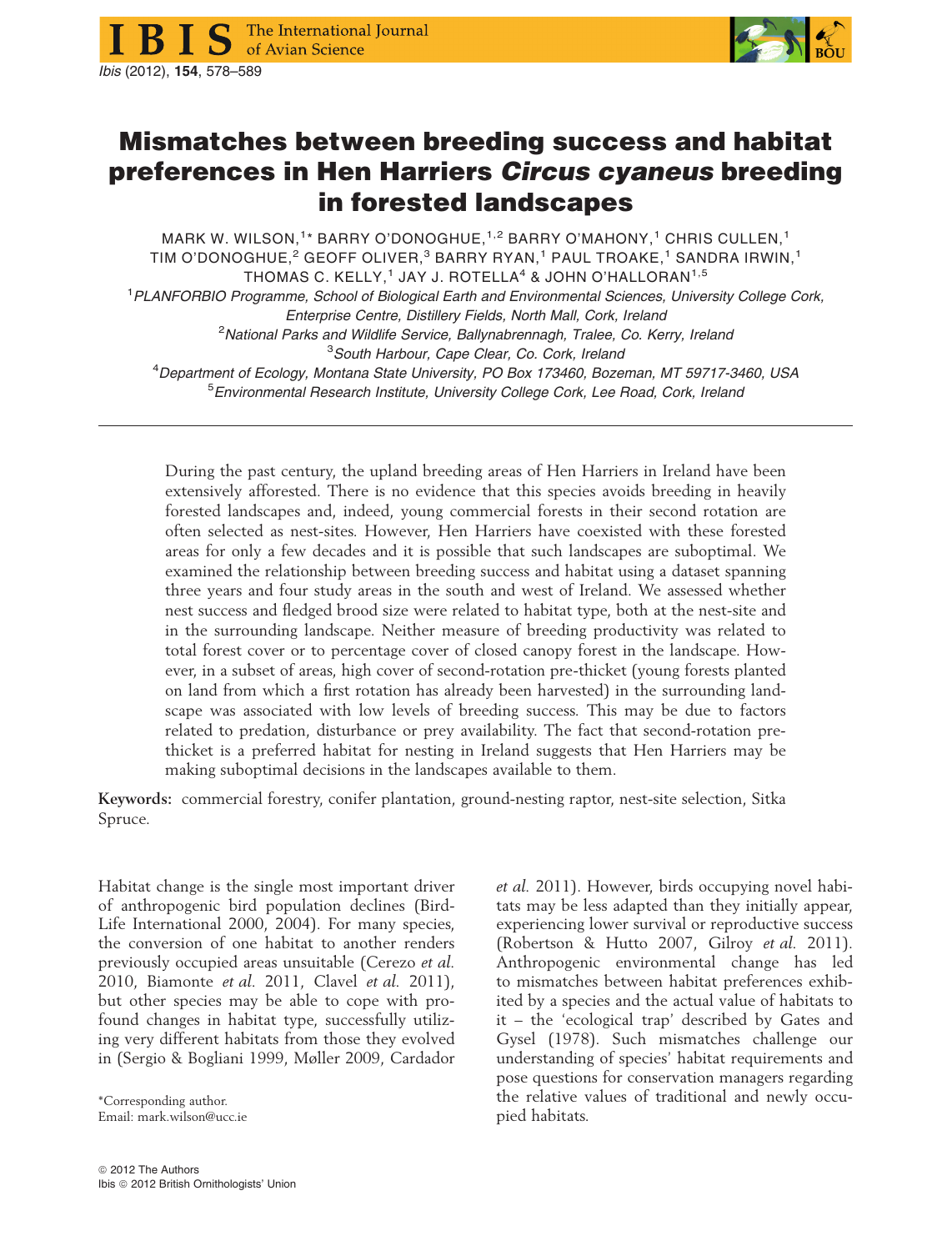One of the most profound and widespread habitat changes in recent times has been between forests and open habitats. Deforestation is of particular conservation concern, especially in tropical areas (Buchanan et al. 2009, Loiselle et al. 2010, Sodhi et al. 2008), but the conversion of open habitats of high conservation value to forest due to both land abandonment (Wretenberg et al. 2006, Brambilla et al. 2007, Sirami et al. 2008) and active afforestation (Riksen et al. 2006, Brockerhoff et al. 2008,

Lantschner et al. 2008) has attracted much recent attention. Over the past 60 years, many previously open upland areas in Ireland have been extensively afforested (Avery & Leslie 1990, O'Leary et al. 2000), with total national forest cover rising from <2% to over 10% during this period. Many upland birds of conservation interest, including waders, raptors and passerines, respond negatively to afforestation (Hancock & Avery 1998, Buchanan et al. 2003, Whitfield et al. 2007), but others appear to be more compatible with newly established forested landscapes.

The Hen Harrier Circus cyaneus, which often nests in young upland conifer plantations, is an example of such a species. It is protected at both national and European levels, having suffered a large historical decline (BirdLife International 2004). It is one of Ireland's rarest breeding raptors, although the total number of breeding pairs in Ireland appears to have been relatively stable (between 100 and 200 pairs) during the last decade (Barton et al. 2006, Ruddock et al. 2011). Hen Harriers are regarded as birds of open and scrubdominated habitats (Watson 1977, Cramp & Simmons 1980), although in most parts of their current Irish breeding range they now occupy heavily afforested landscapes (Norriss et al. 2002, Barton et al. 2006, Wilson et al. 2009a). In Britain and Ireland they use forests at the pre-thicket stage (prior to canopy closure) for both foraging and nesting (Barton *et al.* 2006, Haworth & Fielding 2009) but make limited use of forests with closed canopy (Madders 2003, Barton et al. 2006). At any one time, over twothirds of the forest estate has a closed canopy and is therefore of little use to Hen Harriers (O'Flynn 1983, Sim et al. 2001). A recent study showed that Hen Harriers in Ireland select recently planted forests for nesting (Wilson et al. 2009a). In particular, that study demonstrated a strong preference for pre-thicket forest in its second rotation (i.e. planted after the harvest of a previous crop of timber). In 2005, despite occupying only 5% of the study areas,

pre-thicket second-rotation forests held almost a third of the Hen Harriers nesting in these areas (Wilson et al. 2009a). Another finding of the study was that, although Hen Harriers avoided landscapes with high proportions of intensively farmed pasture, they showed no avoidance of areas with a high proportion of closed-canopy forest. In fact, Hen Harrier nests in forested landscapes are often located in small openings within larger areas of closed-canopy forest.

These findings are encouraging with regard to the future of Hen Harriers in forested landscapes in Ireland. However, the association of nesting Hen Harriers with forest habitats does not necessarily mean that these are optimal habitats for this species. In Scotland, Hen Harriers breeding in conifer forests were found to experience lower success than those breeding in unmanaged moorlands (Etheridge et al. 1997). The Hen Harrier has coexisted with extensive, commercially managed forests for less than 100 years, so its preferences may not be well matched to the value of forest plantation habitats for this species. Recent breeding output and subsequent recruitment of fledged young into breeding populations appear to be sufficiently low in Ireland to be a cause of concern (Irwin et al. 2011). Additionally, the most recent national survey in 2010 showed that breeding numbers have declined in some parts of their range, particularly in the southwest (Ruddock et al. 2011). Elucidating the relationship between habitat and Hen Harrier breeding success will enable more effective management of forested landscapes for this species, as well as adding to our understanding of the ecology of species responding to humaninduced environmental change. We examined the relationship between breeding success and habitat using a dataset spanning 3 years (2007–2009) and four areas in the south and west of Ireland. Our aim was to assess whether breeding success varied according to (1) habitat type at the site of the nest, (2) total cover of forest in the landscape around nests and (3) cover of different forest types and non-forest habitats in the landscape.

## METHODS

## Study areas and fieldwork

Fieldwork was conducted in four study areas (Fig. 1), selected to maximize sample sizes according to the study's objectives. Together, these areas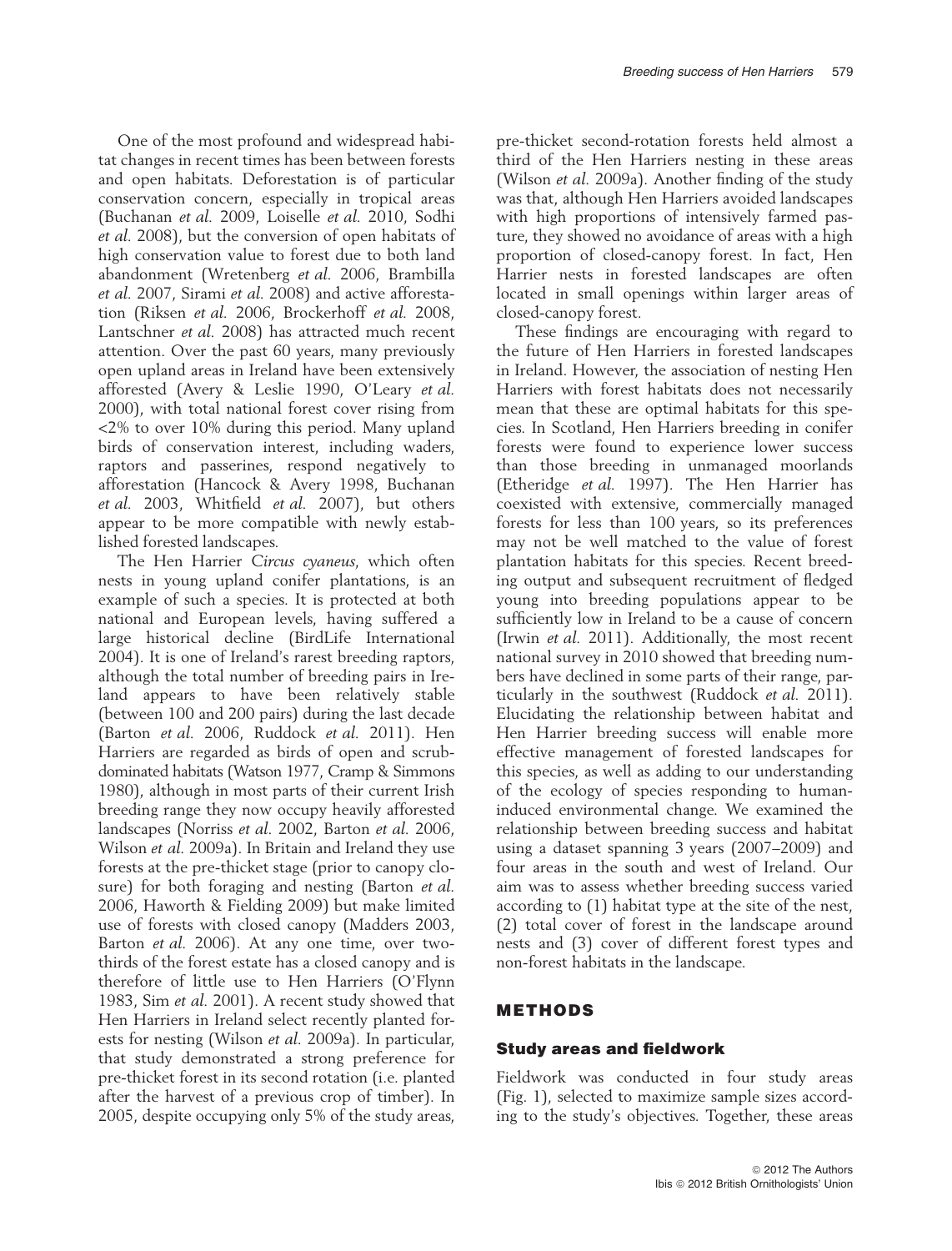

Figure 1. Locations of the four study sites in west and south Ireland.

held approximately one-third of the national breeding population (Barton et al. 2006). In each of the four study areas, active breeding territories were identified by the presence of displaying or paired birds in late March and April, with the locations of most nests identified during May and June. Initial visits were made to nests to assess nest contents, with a final visit to ring and wing-tag chicks and to assess pre-fledging brood size when they were approximately 3 weeks old. A maximum of three visits was made to each nest, conducted under licence and supervision of the National Parks and Wildlife Service (NPWS). In situations where nest visits were deemed to pose too great a risk to the success of the breeding attempt, the status of nests was monitored from a distance. All nests were monitored until they had failed or broods had fledged. Successful nests were identified by the presence of recently fledged juveniles in the nesting area. Young typically remain within a few hundred metres of the nest for a week or more after fledging, for most of which time they are vocally and/or visually conspicuous. At successful nests that had been visited, the number of chicks fledged was estimated as the number of healthy chicks present during the final nest visit (typically around a week before fledging). All nests were visited for habitat assessment some weeks after fledging and, where nestlings were found to have died before fledging but subsequent to the final visit, the number of chicks fledged was amended appropriately. For nests that were not visited, the number of chicks fledged was estimated as the maximum number of fledged juveniles seen flying in the nesting area post-fledging. We tested for a difference in the size of successfully fledged broods between those estimated as the number of chicks present on the final visit and those estimated as the number of juveniles counted post-fledging, using a Mann–Whitney U-test.

### Habitat classification

We compiled habitat maps of the study areas using the GIS software packages ARCVIEW 3.3 (ESRI 2002) and ARCGIS DESKTOP 9.2 (ESRI 2006). We derived forest habitat data from digitised forest inventory and felling information held by the Forest Service for privately owned forests, and by the semi-state forestry company Coillte for stateowned forests. Non-forest habitat data were derived from habitat maps of our study areas compiled by NPWS from 1:5000 digitised aerial photographs taken in 2005. We verified this information using aerial photographs and field-based ground-truthing. Each nest was classified into one of five site-scale habitat categories. Nests were classified as forest nests if they were located in any kind of forested area. Forest nests were further classified according to whether the surrounding forest was in its first or second commercial rotation (i.e. whether it was planted on previously nonforest habitat, or following the harvest of a previous timber crop). Non-forest nests were classified according to two broad habitat types: heather moorland and bog habitats; and non-heather scrub.

Previous studies have found that breeding Hen Harriers forage mostly within 2 km of their nests (Arroyo et al. 2006, M. W. Wilson unpubl. data). To conduct analysis of breeding success in relation to habitat at the landscape scale, the proportion of land within 2 km of each nest falling into each of seven categories was calculated. Again, forest habitat was distinguished from other habitats, and was further subdivided into three categories: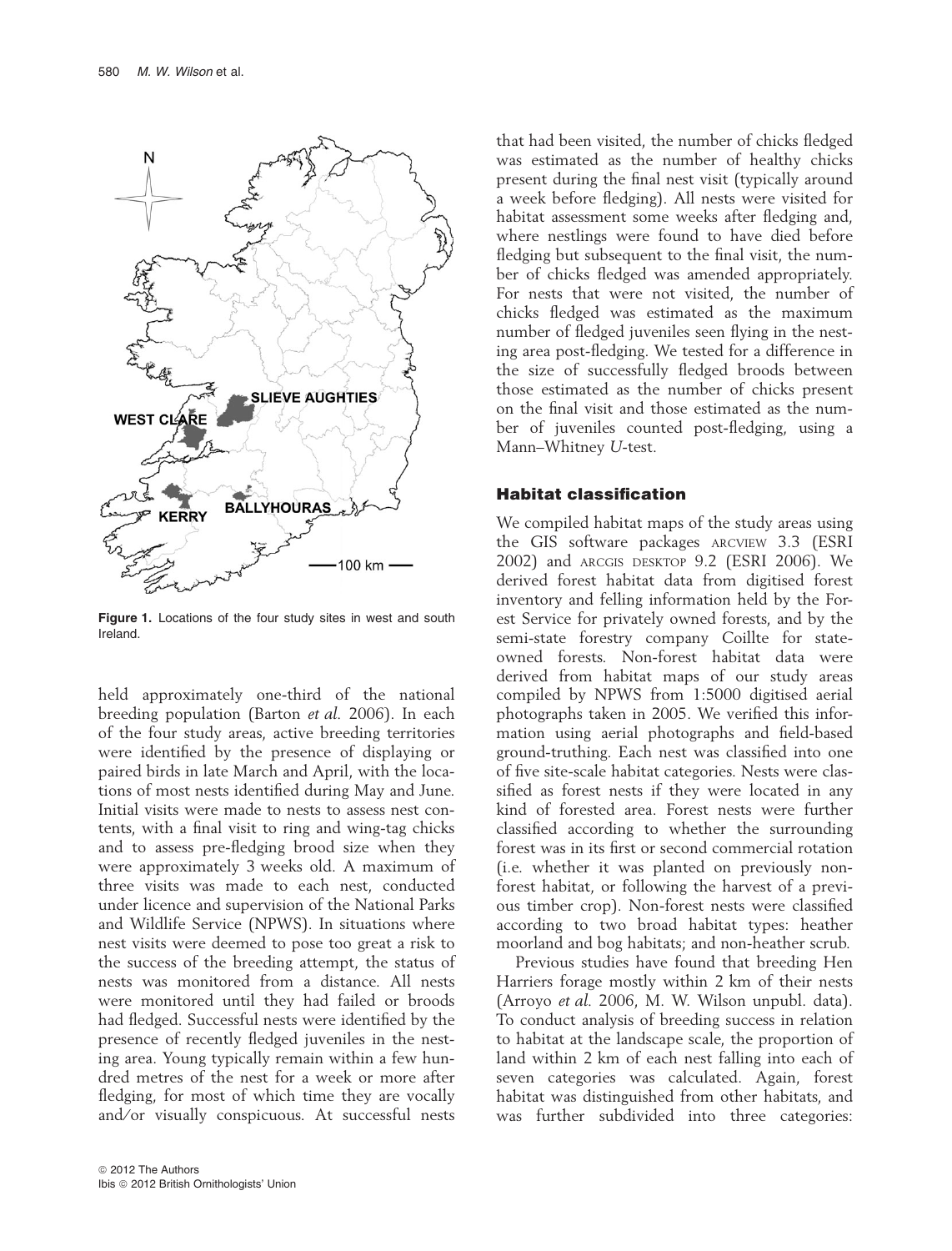Table 1. Area and proportion of land in each of six habitat categories in the four study areas.

| Habitat category         | Slieve<br>Aughties | <b>Ballyhouras</b> | Kerry | West<br>Clare |
|--------------------------|--------------------|--------------------|-------|---------------|
| Area $(km^2)$            | 674                | 106                | 292   | 412           |
| 1st rotation pre-thicket | 0.09               | 0.06               | 0.17  | 0.13          |
| 2nd rotation pre-thicket | 0.07               | 0.14               | 0.02  | 0.02          |
| Post-closure forest      | 0.28               | 0.41               | 0.23  | 0.27          |
| Improved grassland       | 0.08               | 0.07               | 0.12  | 0.07          |
| Heath/bog                | 0.24               | 0.11               | 0.28  | 0.28          |
| Rough grazing            | 0.20               | 0.10               | 0.17  | 0.18          |

first-rotation pre-thicket, second-rotation prethicket, and closed canopy. Pre-thicket forests are those which have yet to develop a closed canopy, and are generally  $< 5$  m in height. For the purposes of classification at the landscape scale, first-rotation forests were defined as being pre-thicket when 12 years old or younger. Second-rotation forests are preceded by sparsely vegetated clearfell habitat and typically grow faster than first-rotation forests, so were defined as pre-thicket between 3 and 9 years after planting. The closed-canopy category comprised thicket and post-thicket forests of both rotations, typically between 4 and 20 m in height. Although commercial forests were widespread in all four study areas, forest cover and age structure varied between study areas (Table 1), reflecting the time since the start of intensive and widespread forestry activity in these areas. Further details of these habitat categories are given in Wilson et al. (2009a).

#### Data analysis

All spatial analyses were carried out using ARCVIEW 3.3 (ESRI 2002). The Tabulate Areas function of the Spatial Analyst extension in ARCVIEW 3.3 was used to calculate the area occupied by each habitat type within a 2-km radius around each nest. We investigated two separate measures of breeding success: nest success (a binary variable describing whether any chicks fledge from a nest) and fledged brood size (the numbers of chicks fledged from a successful nest). We use the term productivity to refer to the number of fledged chicks per breeding pair (including pairs that did not breed successfully). To assess the relative contributions of fledged brood size and nest success to overall productivity, we simulated brood-size-independent productivity values for each nest over 1000 randomised runs. In each run, nests were randomly assigned brood sizes from among the brood sizes recorded at successful nests, while the success of each nest was kept constant at its original value. Simulated productivity values were calculated for each nest by averaging over all 1000 runs. The contribution of nest success to variation in productivity was estimated by linear regression as the proportion of variation in observed productivity among study areas and years that was explained by simulated productivity values.

Two of our study sites, Kerry and West Clare, were similar in terms of the levels of productivity in all three study years and also in terms of habitat composition (Tables 1 and 2). We combined these into a single 'Western' category, enabling a more effective investigation of interactions between study area and other explanatory variables. However, the number of study areas coded for by this factor did not greatly affect the final output of any model.

The effects of study area, year and habitat on components of breeding success were analysed using GLM (generalized linear modelling). Nest success was modelled in MARK 6.1 (White & Burnham 1999) using the nest survival analysis procedure (Rotella et al. 2004). This takes account of the influence of nest stage at time of finding on apparent survival, calculating a daily survival rate for each nest. Fledged brood size was modelled in R.2.13.1 (R Development Core Team 2011) using Poisson GLM in the package 'glm'. The explanatory variables considered for inclusion in both the survival and the fledged brood size models were study area, year and the 12 habitat variables (five at the nest scale and seven at the landscape scale) described above. Each nest-site category was coded as a dummy variable, with the relevant habitat

Table 2. Mean productivity per breeding pair in the four study areas from 2007 to 2009. Number of pairs in each sample follows in parentheses. Mean values  $\pm$  standard error are given for all years and all sites.

|                                                                                         | 2007                                                     | 2008                                                      | 2009                                                     | All years                                                                         |
|-----------------------------------------------------------------------------------------|----------------------------------------------------------|-----------------------------------------------------------|----------------------------------------------------------|-----------------------------------------------------------------------------------|
| <b>Slieve Aughties</b><br><b>Ballyhouras</b><br>Kerry<br><b>West Clare</b><br>All sites | 0.4(9)<br>0.9(11)<br>2.5(13)<br>2.3(10)<br>$1.6 \pm 0.2$ | 1.4(11)<br>1.4(13)<br>2.1(17)<br>2.0(11)<br>$1.7 \pm 0.2$ | 0.9(12)<br>1.2(9)<br>0.9(14)<br>1.3(10)<br>$1.0 \pm 0.2$ | $0.9 \pm 0.2$<br>$1.2 \pm 0.2$<br>$1.8 \pm 0.2$<br>$1.9 \pm 0.2$<br>$1.5 \pm 0.1$ |
|                                                                                         |                                                          |                                                           |                                                          |                                                                                   |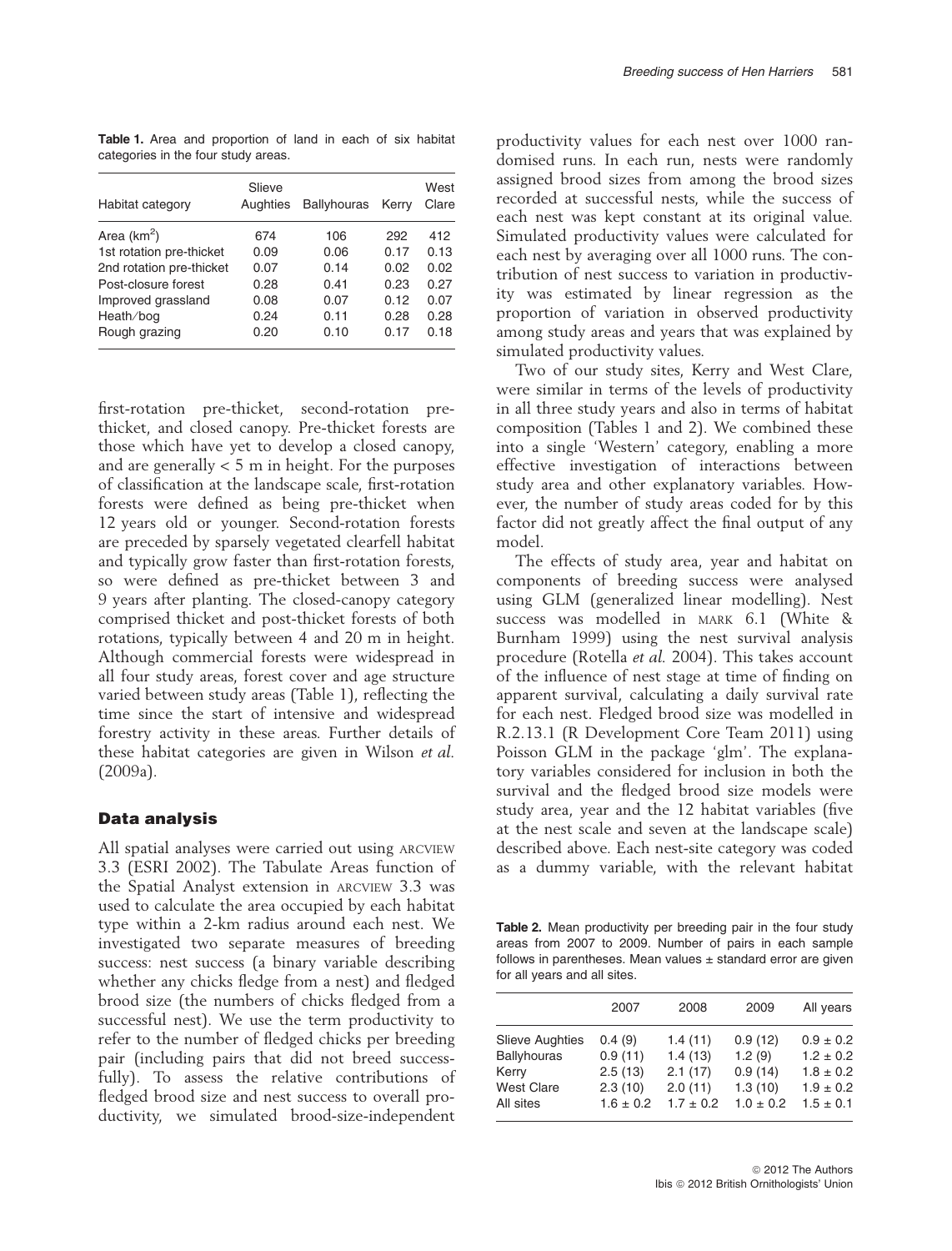category being represented by 1 and all other habitats represented by 0. Initial candidate models included all possible combinations of habitat variable, study area and year, with and without firstand second-order interactions. These models were ranked according to AICc (Akaike information criterion corrected for small sample sizes, calculated using the R package 'AICcmodavg'), the top model being the one with the lowest AICc score. The strength of inference for each model depended on its  $\Delta AICc$  score, whether and to what extent the confidence intervals (CI) of the model parameters overlapped with zero, and the magnitude of the biological effects estimated by the model over the relevant conditions of interest in the study. A deviance-based  $r^2$  value (ANODEV) was calculated for each of the top models, following White and Burnham (1999). This is a measure of the variation accounted for by each model of interest, relative to the variation accounted for by a general model containing all terms of interest. First, the residual deviance (D) was calculated for three models: the null (intercept only) model (MN), the model being tested (MT) and a general model (MG) containing all main and first-order interaction terms in the model set. ANODEV was then calculated as:

$$
r_{\rm d}^2 = (D_{\rm MT} - D_{\rm MG})/(D_{\rm MN} - D_{\rm MG})
$$

We addressed the potential for over-dispersion due to unmeasured influences on response variables associated with territory using an estimated measure of over-dispersion,  $\hat{c}$ . Values of  $\hat{c} > 1$  indicate over-dispersion and can be used to inflate AIC values and the variance of model parameters (Bishop et al. 2008). Values of  $\hat{c}$  < 1 indicate that the inclusion of data from the same territories in multiple years did not result in over-dispersion (Bishop et al. 2008). We generated 10 000 bootstrapped sets of data by sampling of territories with replacement from the original dataset and specified a moderately well-parameterised nest survival model with relatively low deviance (survival  $\sim$  study area  $\times$  2nd rotation in 2 km) using the nest survival procedure in MARK 6.1. We estimated daily survival rates according to this model for each bootstrapped dataset. The mean and standard deviation of all bootstrapped estimates of survival were calculated as mean<sub>1</sub> and sd<sub>1</sub>. We then calculated the mean and standard errors of the estimates of daily survival rates from a run with the original data as mean<sub>2</sub> and se<sub>2</sub>, and estimated  $\hat{c}$  as sd<sub>1</sub>/se<sub>2</sub>.

A similar procedure was used to calculate  $\hat{c}$  for fledged brood size, using a Poisson GLM (fledged brood size  $\sim$  study area + 1st rotation nest habitat) in R.2.13.1.

# RESULTS

The outcomes of 140 nests from the four study areas were recorded between 2007 and 2009. Among the study sites, average productivity was lowest in the Slieve Aughty Mountains (henceforth Slieve Aughties) and highest in the Kerry and West Clare (Western) sites (Table 2). Linear regression of the productivity randomisations against observed productivity values indicated that 70% of the variation in overall breeding productivity was explained by nest survival. There was no significant difference in the estimated size of successfully fledged broods between those estimated as the number of chicks present on the final visit (2.6  $\pm$ 0.1 young,  $n = 50$  and those estimated as the number of juveniles counted post-fledging  $(2.3 \pm$ 0.1 young,  $n = 33$ ; Mann–Whitney  $U = 901.5$ ,  $P = 0.24$ .

Estimates of  $\hat{c}$  for both nest survival and fledged brood size models were  $\langle 1 \rangle$  (0.90 and 0.89, respectively), indicating no overdispersion in either dataset. AICc scores, weights and deviance are given for the top 20 nest survival and fledged brood size models in Table 3. Parameter estimates, 95% CI around these parameters, and ANODEV  $(r_d^2)$ values are presented for the parameters of all models that are within 2 of the AICc score of the top model, and with lower AICc scores than the null model, in Table 4.

Of the top 23 survival models, all but one included study area, strongly indicating that this variable was related to nest success (Table 3). The top model, for which  $r_d^2$  was 0.17, also included area covered by second-rotation pre-thicket within 2 km of the nest and the interaction between this variable and study area. Parameter estimates for this interaction term indicate that the area of second-rotation pre-thicket at a landscape scale was negatively related to nest success in the Slieve Aughties but that there is no evidence of a similar relationship in the other two study areas (Table 4). The relationship between second-rotation prethicket within 2 km and the daily survival rates estimated by this model varied between the three study areas (Fig. 2). No survival models containing total forest cover, closed-canopy forest cover,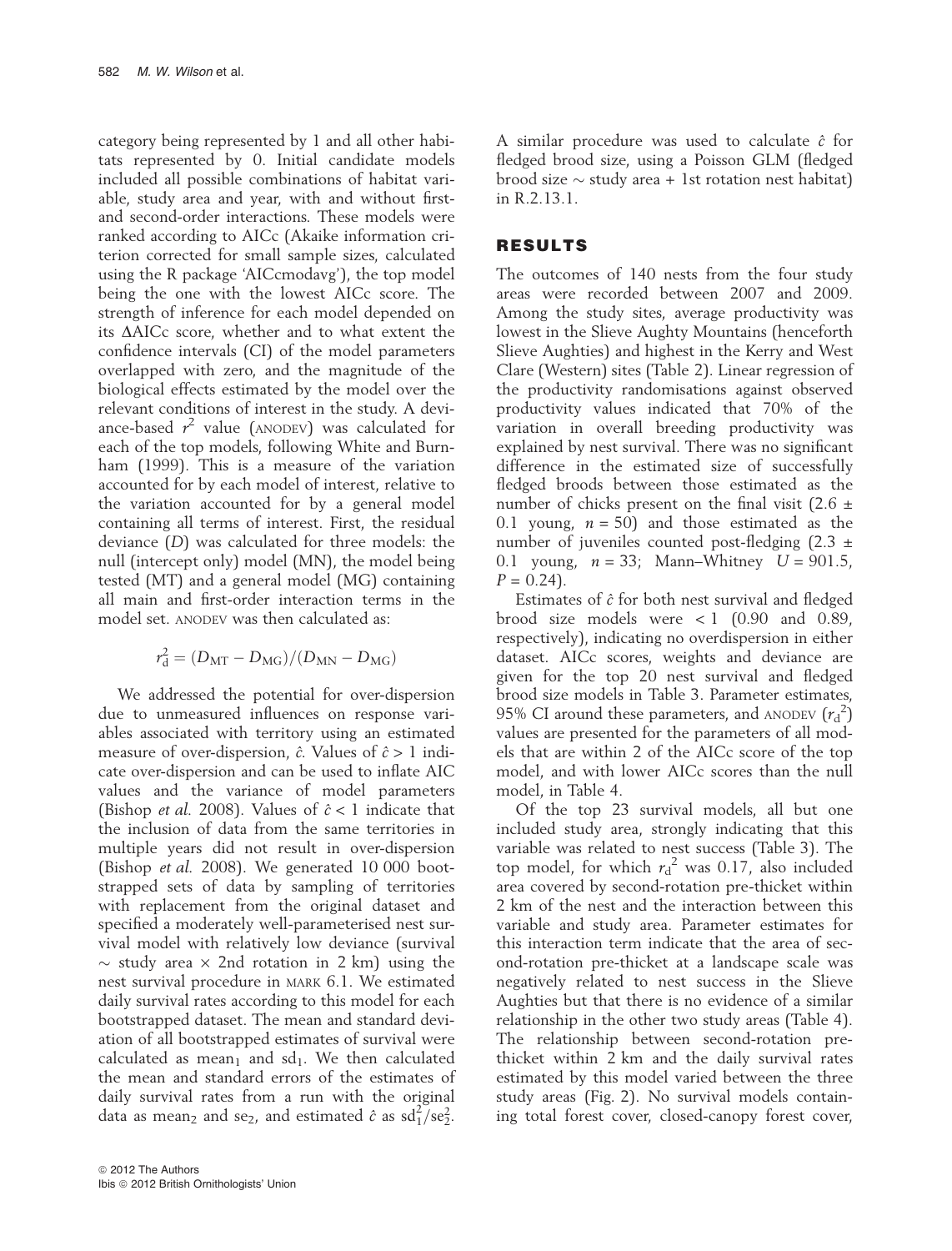Table 3. Summary properties of (a) MARK nest survival models and (b) fledged brood size models, with AIC weights of 0.02 or more within their model sets. The explanatory variables included in each model are listed in the Formula column as follows: Area (three-level factor coding for study area); Year (three-level factor coding for study year); habitat variables ending in '\_2 km' coding for the proportion of land within 2 km of the nest occupied by all forests (Forest), 1st rotation pre-thicket (1str), 2nd rotation pre-thicket (2ndr), closedcanopy forest (Closed), intensively managed grassland (IG), heath ⁄ bog habitats (HB) and rough grazing (RG); and two-level habitat variables describing whether the nests were located in forest of any type (Forest), 1st rotation forests of all ages (FirstRo), 2nd rotation forests of all ages (SecondRo), heath and bog habitats (HB) and non-peatland areas of open scrub (Scrub). Where two variables are separated by an asterisk, the interaction between these variables was included in the model. Variables separated from one another by a plus sign indicate that only the main effects were included in the model. The other columns represent  $K$  (the number of parameters in the model), AICc, AIC weight (Wt), the cumulative AIC weight (Cum. Wt), residual deviance, and the pseudo- $r^2$  measure  $r_d^2$ .

| Model                          | Κ              | AIC <sub>c</sub> | Wt   | Cum. Wt | Deviance | ${r_{\sf d}}^2$ |
|--------------------------------|----------------|------------------|------|---------|----------|-----------------|
| (a)                            |                |                  |      |         |          |                 |
| $\sim$ Area * 2ndr_2 km        | 6              | 363.2            | 0.11 | 0.11    | 351.2    | 0.17            |
| $\sim$ Area + HB_2 km          | 4              | 363.9            | 0.08 | 0.20    | 355.9    | 0.12            |
| $\sim$ Area                    | 3              | 365.2            | 0.04 | 0.24    | 359.2    | 0.08            |
| $\sim$ Area + SecondRo         | 4              | 365.3            | 0.04 | 0.28    | 357.3    | 0.10            |
| $\sim$ Area * 2ndr_2 km + Year | 8              | 365.5            | 0.04 | 0.31    | 349.5    | 0.18            |
| $\sim$ Area + 2ndr_2 km        | 4              | 365.6            | 0.04 | 0.35    | 357.6    | 0.10            |
| $\sim$ Area + Year * HB_2 km   | 8              | 365.7            | 0.03 | 0.38    | 349.7    | 0.18            |
| $\sim$ Area + Forest           | 4              | 365.7            | 0.03 | 0.42    | 357.7    | 0.10            |
| $\sim$ Area + Year $*$ RG_2 km | 8              | 365.8            | 0.03 | 0.45    | 349.7    | 0.18            |
| $\sim$ Area * Year + SecondRo  | 10             | 366.1            | 0.03 | 0.47    | 346.0    | 0.22            |
| $\sim$ Area + HB               | 4              | 366.2            | 0.03 | 0.50    | 358.2    | 0.09            |
| $\sim$ Area + RG_2 km          | 4              | 366.5            | 0.02 | 0.52    | 358.5    | 0.09            |
| $\sim$ Area + Forest_2 km      | 4              | 366.6            | 0.02 | 0.54    | 358.6    | 0.09            |
| $\sim$ Area * HB_2 km          | 6              | 366.7            | 0.02 | 0.56    | 354.6    | 0.13            |
| $\sim$ Area + Scrub            | $\overline{4}$ | 366.8            | 0.02 | 0.58    | 358.8    | 0.09            |
| $\sim$ Area * Year + HB_2 km   | 10             | 366.8            | 0.02 | 0.60    | 346.8    | 0.21            |
| $\sim$ Area + IG_2 km          | 4              | 367.1            | 0.02 | 0.62    | 359.1    | 0.08            |
| $\sim$ SecondRo                | 2              | 367.2            | 0.02 | 0.63    | 363.2    | 0.04            |
| $\sim$ Area + Closed_2 km      | 4              | 367.2            | 0.02 | 0.65    | 359.2    | 0.08            |
| $\sim$ Area + 1str_2 km        | 4              | 367.2            | 0.02 | 0.66    | 359.2    | 0.08            |
| $\sim$ Area + FirstRo          | 4              | 367.2            | 0.02 | 0.68    | 359.2    | 0.08            |
| $\sim$ Area + Year + HB_2 km   | 6              | 367.3            | 0.02 | 0.70    | 355.3    | 0.12            |
| (b)                            |                |                  |      |         |          |                 |
| $\sim$ FirstRo                 | 2              | 252.3            | 0.08 | 0.08    | 31.7     | 0.12            |
| $\sim$ Area + FirstRo          | $\overline{4}$ | 252.9            | 0.06 | 0.13    | 27.9     | 0.26            |
| $\sim$ RG 2 km                 | $\overline{c}$ | 253.1            | 0.05 | 0.18    | 32.5     | 0.09            |
| $\sim$ HB                      | 2              | 253.4            | 0.05 | 0.23    | 32.7     | 0.08            |
| $\sim$ 1                       | $\mathbf{1}$   | 253.4            | 0.04 | 0.27    | 34.9     | 0.00            |
| $\sim$ 2ndr_2 km               | 2              | 253.5            | 0.04 | 0.31    | 32.9     | 0.07            |
| $\sim$ Forest_2 km             | 2              | 253.6            | 0.04 | 0.36    | 32.9     | 0.07            |
| $\sim$ Area                    | 3              | 253.6            | 0.04 | 0.40    | 30.8     | 0.15            |
| $\sim$ Forest                  | 2              | 253.8            | 0.04 | 0.43    | 33.1     | 0.06            |
| $\sim$ HB 2 km                 | 2              | 253.8            | 0.04 | 0.47    | 33.1     | 0.06            |
| $\sim$ Area + 1str_2 km        | $\overline{4}$ | 254.3            | 0.03 | 0.50    | 29.3     | 0.20            |
| $\sim$ Area + HB               | 4              | 254.9            | 0.02 | 0.52    | 29.9     | 0.18            |
| $\sim$ Year + FirstRo          | 4              | 255.1            | 0.02 | 0.54    | 30.1     | 0.17            |
| $\sim$ Area + RG_2 km          | 4              | 255.2            | 0.02 | 0.56    | 30.2     | 0.17            |
| $\sim$ IG_2 km                 | 2              | 255.3            | 0.02 | 0.57    | 34.7     | 0.01            |
| $\sim$ SecondRo                | 2              | 255.3            | 0.02 | 0.59    | 34.7     | 0.01            |
| $\sim$ Area + Scrub            | 4              | 255.4            | 0.02 | 0.61    | 30.4     | 0.16            |
| $\sim$ Area*Scrub              | 4              | 255.4            | 0.02 | 0.62    | 30.4     | 0.16            |
| $\sim$ Closed 2 km             | 2              | 255.4            | 0.02 | 0.64    | 34.8     | 0.00            |
| $\sim$ Area + Forest           | 4              | 255.5            | 0.02 | 0.65    | 30.5     | 0.16            |
| $\sim$ Scrub                   | 2              | 255.5            | 0.02 | 0.67    | 34.9     | 0.00            |
| $\sim$ Year + RG_2 km          | $\overline{4}$ | 255.5            | 0.02 | 0.68    | 30.5     | 0.16            |
| $\sim$ 1str_2 km               | 2              | 255.5            | 0.02 | 0.70    | 34.9     | 0.00            |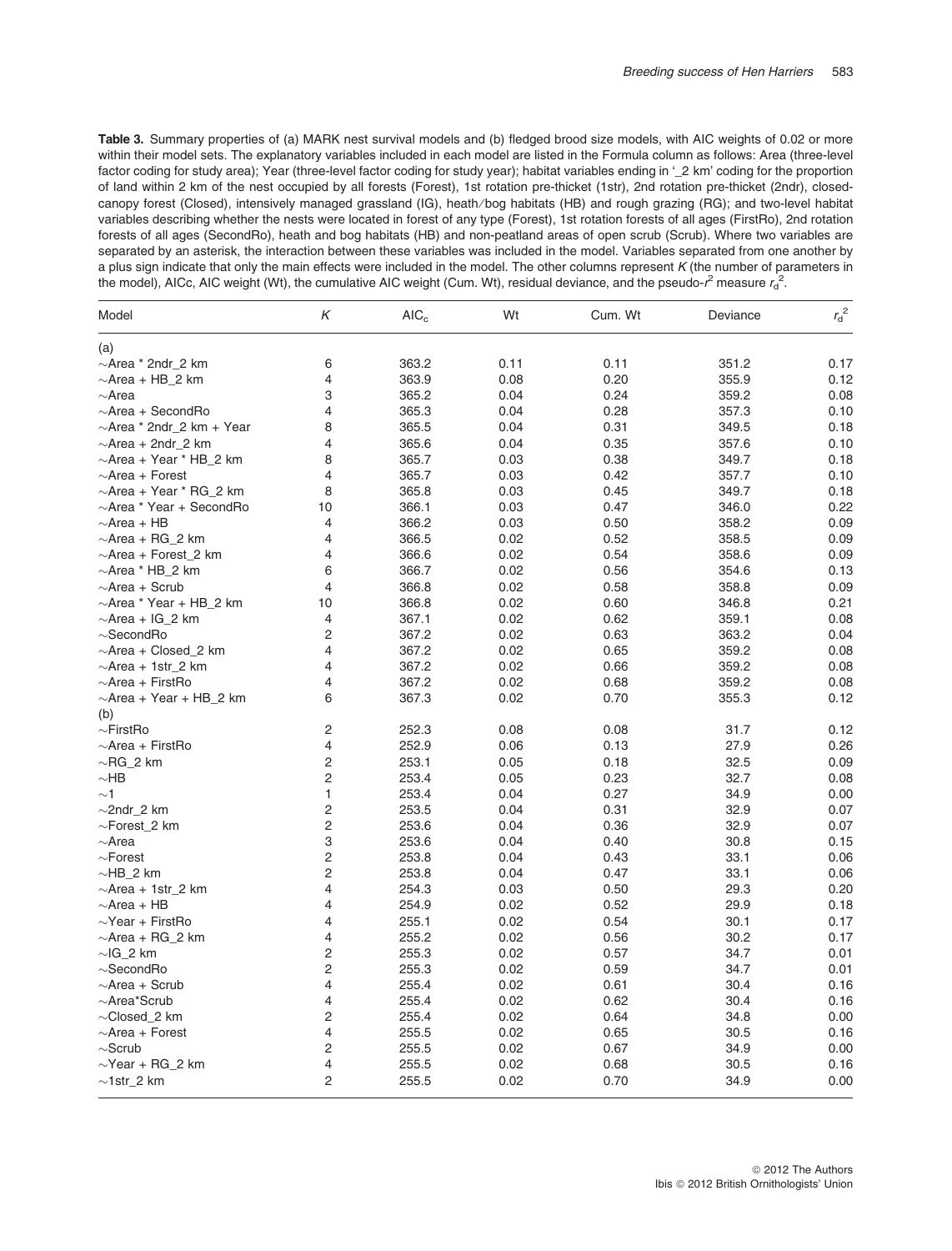Table 4. Parameter estimates, standard errors (SE) and lower and upper confidence intervals (LCI and UCI, respectively) for the top models among (a) nest survival models and (b) fledged brood size models. See Table 3 for an explanation of codes. Wherever models include one or more factors, level 1 of each factor (as well as that of any interactions) are incorporated within the intercept, as is standard practice in GLMs. Area level1 (incorporated in the intercept) is the Slieve Aughties, Area level2 is the Ballyhouras, and Area level3 is the Western study area.

| Parameters              | Estimate | <b>SE</b> | LCI      | UCI     |
|-------------------------|----------|-----------|----------|---------|
| (a)                     |          |           |          |         |
| $\sim$ Area * 2ndr_2 km |          |           |          |         |
| (Intercept)             | 5.27     | 0.61      | 4.07     | 6.46    |
| Area level2             | $-0.51$  | 0.82      | $-2.12$  | 1.10    |
| Area level3             | $-0.25$  | 0.68      | $-1.58$  | 1.08    |
| 2ndr 2 km               | $-10.82$ | 4.11      | $-18.87$ | $-2.77$ |
| Area level2:2ndr 2 km   | 10.72    | 4.45      | 1.99     | 19.45   |
| Area level3:2ndr 2 km   | 4.18     | 9.82      | $-15.07$ | 23.44   |
| $\sim$ Area + HB_2 km   |          |           |          |         |
| (Intercept)             | 3.43     | 0.37      | 2.71     | 4.14    |
| Area level2             | 1.18     | 0.42      | 0.35     | 2.01    |
| Area level3             | 0.89     | 0.31      | 0.28     | 1.50    |
| HB 2 km                 | 2.13     | 1.22      | $-0.26$  | 4.53    |
| $\sim$ Area             |          |           |          |         |
| (Intercept)             | 3.97     | 0.23      | 3.52     | 4.43    |
| Area level2             | 0.76     | 0.36      | 0.05     | 1.47    |
| Area level3             | 0.89     | 0.31      | 0.29     | 1.50    |
| (b)                     |          |           |          |         |
| $\sim$ FirstRo          |          |           |          |         |
| Intercept               | 0.96     | 0.07      | 0.81     | 1.10    |
| $\sim$ FirstRo level2   | $-0.45$  | 0.27      | $-1.02$  | 0.04    |
| $\sim$ Area + FirstRo   |          |           |          |         |
| Intercept               | 0.90     | 0.18      | 0.52     | 1.23    |
| Area <sub>2</sub>       | $-0.17$  | 0.24      | $-0.64$  | 0.30    |
| Area <sub>3</sub>       | 0.17     | 0.20      | $-0.21$  | 0.58    |
| FirstRo level2          | $-0.43$  | 0.27      | $-1.00$  | 0.06    |
| $\sim$ RG 2 km          |          |           |          |         |
| Intercept               | 0.76     | 0.13      | 0.50     | 1.00    |
| $\sim$ RG 2 km          | 1.35     | 0.86      | $-0.37$  | 3.01    |
| $\sim$ HB               |          |           |          |         |
| Intercept               | 0.84     | 0.09      | 0.66     | 1.01    |
| $\sim$ HB level2        | 0.22     | 0.15      | $-0.07$  | 0.50    |

non-forest habitat cover or any nest-site-scale habitat variables had a lower AICc score than the model containing only study area. Moreover, in all models apart from the top model, only the parameter estimates for study area did not overlap with zero (Table 4).

Only four of the fledged brood size models had a lower AICc score than the null model, and  $r_d^2$ for the top model was 0.12 (Table 3). The 95% CI for all parameter estimates contained in these models overlapped with zero (Table 4). We therefore have little confidence that any of these models describe the variation in fledged brood size between nests any better than the null model.

## **DISCUSSION**

We found no effect of either total forest cover or closed-canopy forest cover on the measures of breeding success we examined. However, nest success in one study area was negatively related to the proportion of pre-thicket second-rotation cover in the surrounding landscape. Model estimates of daily survival rates (DSRs) in this area varied from 0.99 (95% CI 0.98–1.00) when this habitat was absent to 0.94 (95% CI 0.86–0.97) when it was at its most abundant (Fig. 2). Over an 80-day nesting period, these DSRs translate into overall nest survival probabilities of 0.66 (95% CI 0.26–0.88) and 0.01 (95% CI 0.00–0.12), respectively. There was no evidence for a similar effect of second-rotation forest (or any other habitat) at the nest-site scale on nest success. Recent studies have shown that second-rotation pre-thicket forest can be strongly preferred as a breeding habitat, both in Ireland (Barton et al. 2006, Wilson et al. 2009a) and in parts of western Scotland (Haworth & Fielding 2009), even when it is less abundant than other nesting habitats. Moreover, controlling for habitat at the nest-site scale, nesting Hen Harriers select landscapes with a relatively high proportion of second-rotation pre-thicket forest cover (Wilson et al. 2009a). In the current study, there seemed to be plenty of alternative nest-sites available to many of the Hen Harriers that chose to nest in landscapes with relatively high levels of second-rotation prethicket forest, particularly in the Slieve Aughties where the negative relationship between this habitat and breeding success was apparent.

Hen Harriers can breed in pre-thicket forests in both their first and second rotations (Wilson et al. 2009a). However, as the Irish forest estate matures, an increasing proportion of new forests will be converted to second-rotation habitat by clearfell harvesting and replanting. As can be seen from Table 1, the average level of forest cover within 2 km of Hen Harrier nests in the different study sites ranged from 42 to 61% and, eventually, all of this forest will enter into the second and subsequent rotations. The value of second-rotation forests for Hen Harriers is therefore likely to become increasingly important for this species, although only about a quarter of each rotation is spent in the pre-thicket stage, during which forests are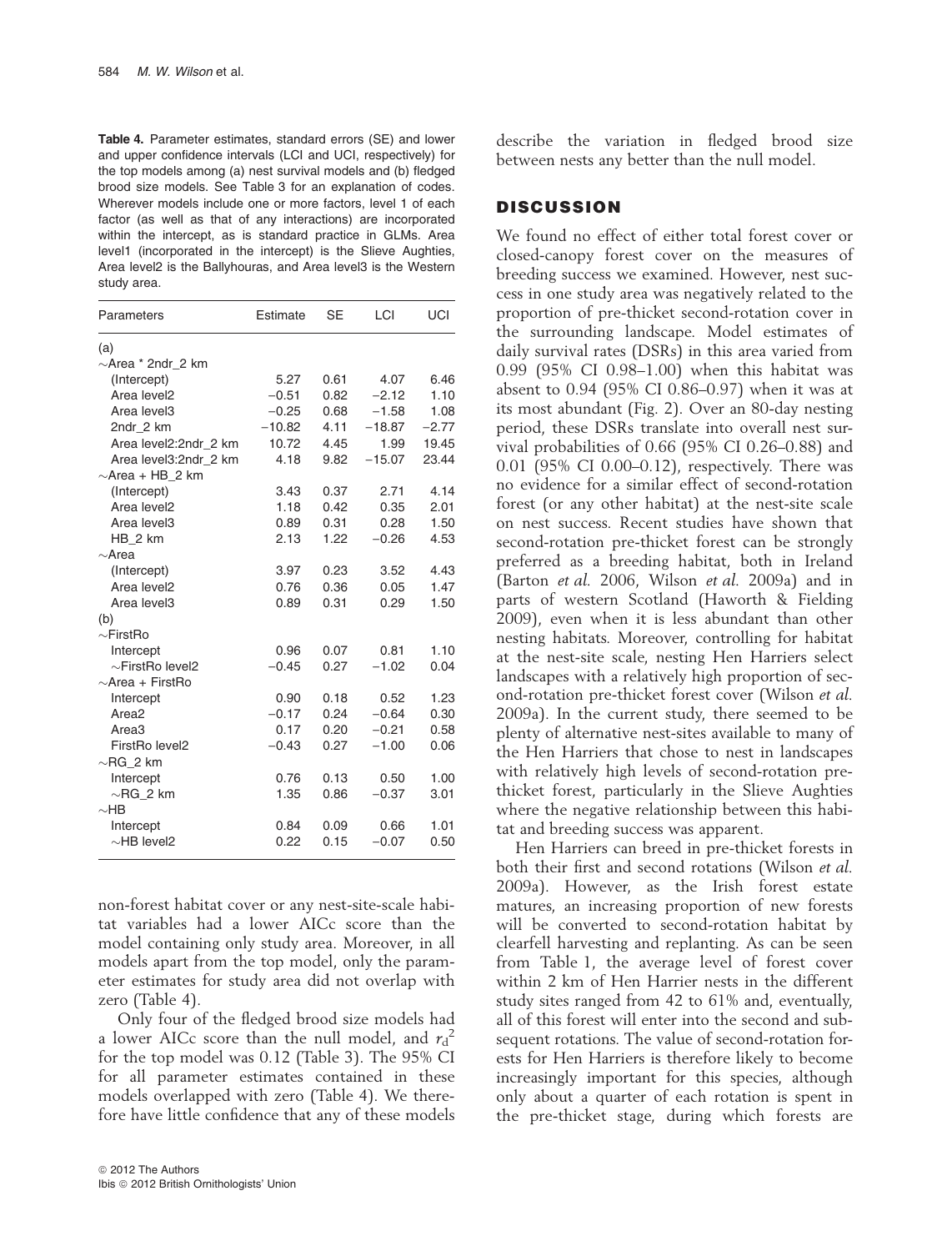

Figure 2. Daily survival rates estimated by the top model for nest survival (see Tables 3 and 4) plotted against the proportion of land within 2 km occupied by second-rotation pre-thicket forests, for each of the three study areas. Estimated values are represented by the solid black lines, with upper and lower 95% CI represented by the broken lines on either side. Area 1 is the Slieve Aughties, Area 2 is the Ballyhouras, and Area 3 is the Western study area.

most intensively used by Hen Harriers for nesting and foraging (Madders 2003, Wilson et al. 2009a, Haworth & Fielding 2009).

Buffer effects can result in differences in breeding density and performance between habitats, due to non-preferred sites being occupied last and by the lowest quality individuals. However, given that second-rotation pre-thicket has been shown by previous studies to be strongly preferred by Hen Harriers, one would not expect lower breeding success to result from buffer effects. In this context, the lower breeding success experienced by Hen Harriers breeding in landscapes with high levels of second-rotation pre-thicket described here are counter-intuitive – one might expect that Hen Harriers breeding in such landscapes would be more successful than in other habitats. It should be emphasized that these relationships were not consistent across all study areas and that, over the whole dataset, the model including both secondrotation pre-thicket and study area explained just 9% more variation than the model with study area alone (Table 3). Moreover, we cannot be certain that these relationships were causal, but even if they were, it is likely that second-rotation forests are often valuable for Hen Harriers in Ireland, enabling them to breed in areas where they would otherwise be scarcer or absent.

Nevertheless, it is worth considering the possibility that a preference for second-rotation pre-thicket could, at least in some situations, be disadvantageous to Hen Harriers. Preferences for sub-optimal nest locations have previously been implicated in decreased breeding performance of harriers. Hen Harriers and Montagu's Harriers Circus pygargus breeding in Spain and France frequently nest in arable fields where many pairs would, in the absence of conservation intervention, suffer high rates of nest failure due to crops being harvested before young have fledged (Arroyo et al. 2002, Millon et al. 2002). This kind of mismatch between preferences for and value of habitats has been described as an ecological trap (Gates & Gysel 1978, Kokko & Sutherland 2001) and has been observed in several species. In North America, Olive-sided Flycatcher Contopus cooperi is adapted to nesting in post-fire forests but has taken readily to nesting in clearfelled areas, where it experiences lower breeding success due to elevated rates of nest predation (Robertson & Hutto 2007). A similar situation is also plausible for Hen Harriers, which have existed for centuries in Irish landscapes with little or no forest cover. Young second-rotation forests provide dense vegetative cover that is attractive to nesting Hen Harriers (Wilson et al. 2009a). However, there may be factors associated with this habitat that negate any advantage conferred by nesting cover but that Hen Harriers do not take into account during nest-site selection. There are several ways in which the habitat around nests could impact on breeding success. Studies in Orkney have shown that Hen Harrier breeding success can be affected by availability of food both before and during the nest period (Amar & Redpath 2002, Amar et al. 2003, 2005). If the abundance or availability of prey is lower in pre-thicket second rotation than in alternative hunting habitats, Hen Harriers breeding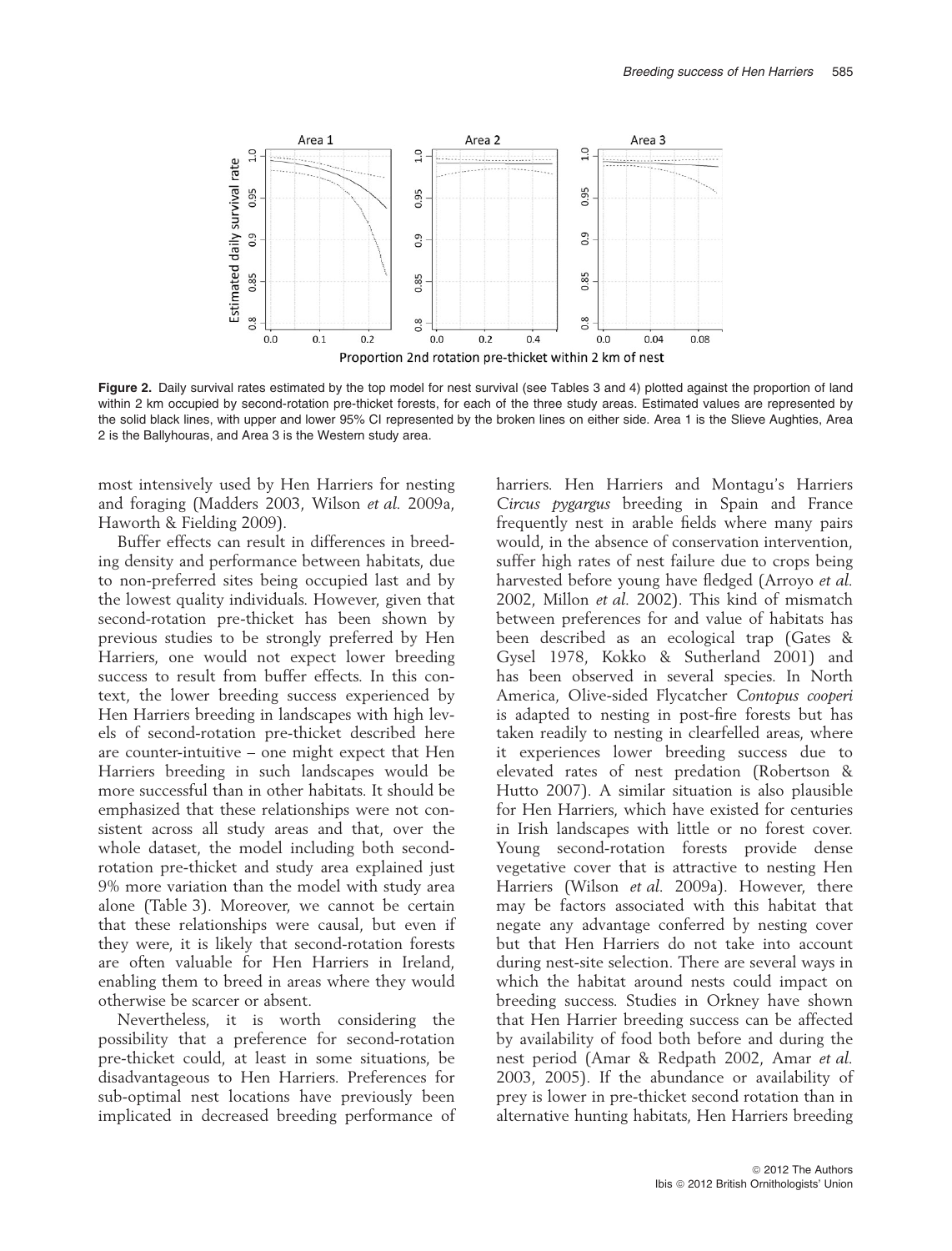in landscapes with a high proportion of this habitat could be disadvantaged. The presence of woody debris left after forest operations might result in access to by harriers to prey being more restricted in young second-rotation forests than in other habitats.

Microtine rodents make an important contribution to the diet of breeding Hen Harriers in many parts of Europe (Millon et al. 2002, Redpath et al. 2002, Amar & Redpath 2005) including our study areas (O'Donoghue 2010). Bank Vole Myodes glareolus is not native to Ireland but is found at high densities in young forest plantations (Smiddy & Sleeman 1994, Madders 2003) and is present in all of our study areas (Meehan & Hayden 2006). However, its abundance is probably lowest in the Slieve Aughties, which is furthest from the site of its introduction in the 1960s (Smal & Fairley 1984). It is possible that differences in prey assemblages reduced the quality of second-rotation prethicket habitat in the Slieve Aughties relative to other study areas. This could help to explain the inter-area difference in the relationship between this habitat and breeding success.

Our data support previous studies showing nest success to be more important than brood size in determining overall variation in Hen Harrier breeding success between different years and populations (e.g. Etheridge et al. 1997, Whitfield & Fielding 2009). Food supply can influence breeding success but several effects of food supply on reproduction (e.g. clutch size and reductions in the numbers of eggs and chicks prior to fledging; reviewed in Chamberlain et al. 2009, and Martin 1987) are related to number of young fledging from successful nests. This did not differ either between study areas or in relation to cover of second-rotation pre-thicket forest. It is therefore more likely that the elevated rates of nest loss associated with habitat and study area are due to differences in nest predation or abandonment, which typically result in complete loss of broods (Skutch 1985, Yanes & Suarez 1996).

One factor that might lead to nest predation being more prevalent in landscapes with a high proportion of second-rotation forest is the positive relationship between this variable and the density of internal forest edges. Many studies have associated high levels of nest loss and predation with edge habitats (e.g. Weldon & Haddad 2005, Hoover et al. 2006, Pedersen et al. 2009). Also, the proportion of second-rotation forest is highest in areas where plantation forests have been established for the greatest length of time. Such areas may support greater concentrations of Hen Harrier nest predators such as foxes, corvids and mustelids, densities of which can increase after the creation of forest and forest-edge habitats (Chadwick et al. 1997, Smedshaug et al. 2002, Carey et al. 2007). Pine Marten Martes martes, a forest mustelid which opportunistically preys on bird eggs, is of particular interest in this regard. Pine Marten abundance has increased in Ireland during the past three decades, and is greatest in areas where suitable habitat such as conifer forest has existed longest (National Parks and Wildlife Service 2008). If nest success is affected by predators such as Pine Marten, this could also help to explain the difference in the apparent effect of second-rotation pre-thicket between study areas, as the abundance of this species is probably higher in the Slieve Aughties than in our other study areas (O'Mahony et al. 2006, D. O'Mahony pers. comm.).

As well as the possibility that forests support higher densities of nest predators than other habitats, it is also possible that Hen Harriers breeding in forested areas may be less able to assess the threat to nest success posed by predator populations. In open habitats, predators may be more visible, allowing resident birds to gain an impression of predator activity in different areas. Conversely, ground-based predators in forested areas will spend much of their time under canopy cover and out of sight of aerial birds, making it harder for Hen Harriers to assess the threat of nest predation. In addition to increased predation risk, longer-established forests also tend to have more developed networks of roads, and to be more heavily utilized for recreation, which could increase rates of nest failure due to human-related disturbance (Ruddock & Whitfield 2007). A recent analysis carried out on a subset of the data in this study found that failure rate was negatively related to distance from the nearest track (O'Donoghue 2010).

## CONCLUSIONS

Afforestation, the harvesting and replanting of existing forests, and non-forest factors such as wind farm development and agricultural land abandonment will continue to alter the landscapes occupied by Hen Harriers in Ireland. In the face of such change it is increasingly important to understand the habitat requirements of Hen Harriers, to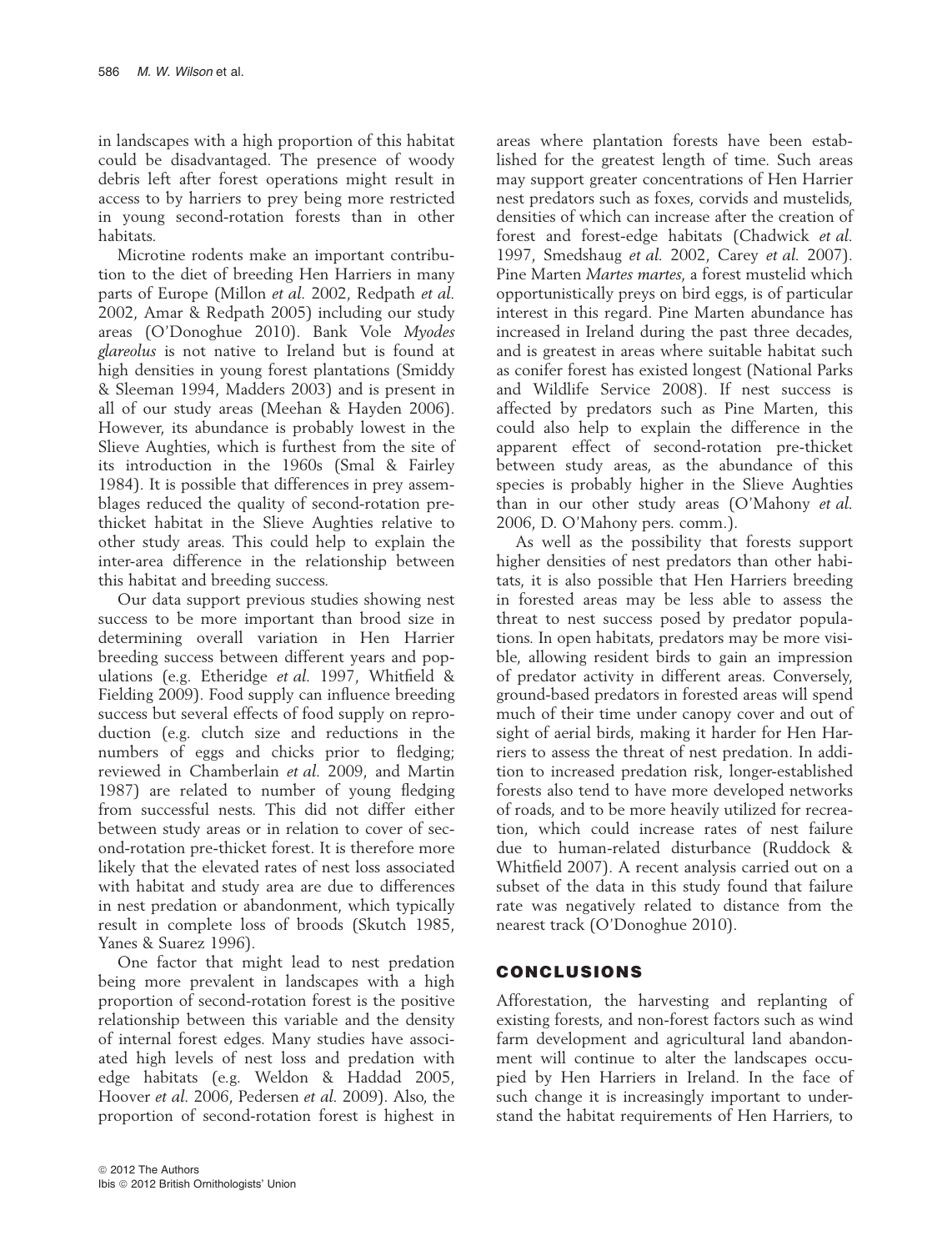ensure that the areas they occupy remain suitable for them. Investigations into prey populations (O'Donoghue 2010) and foraging behaviour of breeding Hen Harriers (Wilson et al. 2009b) are ongoing. Another potentially important topic for investigation is the effect of habitat on the numbers and activity of predators. Such research should help to clarify the interactions between food availability, foraging preferences, predation and landscape composition, and their consequences

for breeding populations of Hen Harriers. The area-specific relationship between breeding success of Hen Harriers and second-rotation prethicket forests serves to illustrate that, especially in anthropogenically altered landscapes, habitat preferences do not necessarily reflect habitat quality. Such a mismatch might be expected where individuals are colonizing areas occupied by habitat types that have not regularly been encountered by their species in the past, or where the area already occupied by a population undergoes novel habitat changes. Both of these situations are plausible consequences of human-induced environmental change, and could lead to declines in species of high conservation concern. The causes of such declines are likely to be harder to identify than more obvious threats, such as the destruction or deterioration of a species' optimal habitat. Successfully diagnosing such mismatches will require detailed understanding of the determinants of habitat quality, and its consequences for individual fitness.

This project was funded by NPWS and COFORD under the National Development Plan. Thanks to NPWS regional management staff for accommodating fieldwork plans, to Coillte for facilitating access to land, to the Irish Raptor Study Group for fieldwork-related advice and information, to Jessi Brown for statistical advice, and to Staffan Roos, Ruedi Nager, Beatriz Arroyo and two anonymous referees for helpful comments on a previous version of this paper.

#### REFERENCES

- Amar, A. & Redpath, S.M. 2002. Determining the cause of the Hen Harrier decline on the Orkney Islands: an experimental test of two hypotheses. Anim. Conserv. 5: 21–28.
- Amar, A. & Redpath, S.M. 2005. Habitat use by Hen Harriers Circus cyaneus on Orkney: implications of land-use change for this declining population. Ibis 147: 37–47.
- Amar, A., Redpath, S. & Thirgood, S. 2003. Evidence for food limitation in the declining Hen Harrier population on the Orkney Islands, Scotland. Biol. Conserv. 111: 377–384.
- Amar, A., Picozzi, N., Meek, E.R., Redpath, S.M. & Lambin, X. 2005. Decline of the Orkney Hen Harrier Circus cyaneus population: do changes to demographic parameters and mating system fit a declining food hypothesis? Bird Study 52: 18–24.
- Arroyo, B., Garcia, J.T. & Bretagnolle, V. 2002. Conservation of the Montagu's Harrier (Circus pygargus) in agricultural areas. Anim. Conserv. 5: 283–290.
- Arroyo, B., Leckie, F. & Redpath, S. 2006. Habitat use and range management on priority areas for Hen Harriers: report to Scottish Natural Heritage. Banchory: Centre for Ecology and Hydrology.
- Avery, M.I. & Leslie, R. 1990. Birds and Forestry. London: Poyser.
- Barton, C., Pollock, C., Norriss, D.W., Nagle, T., Oliver, G.A. & Newton, S. 2006. The second national survey of breeding Hen Harriers Circus cyaneus in Ireland. Irish Birds  $8:1 - 20$
- Biamonte, E., Sandoval, L., Chacon, E. & Barrantes, G. 2011. Effect of urbanization on the avifauna in a tropical metropolitan area. Landscape Ecol. 26: 183–194.
- BirdLife International 2000. Threatened Birds of the World. Barcelona and Cambridge: Lynx Edicions and BirdLife International.
- BirdLife International 2004. Birds in Europe: Population Estimates, Trends and Conservation Status. Cambridge: Bird-Life International.
- Bishop, C.J., White, G.C. & Lukacs, P.M. 2008. Evaluating dependence among Mule Deer siblings in fetal and neonatal survival analyses. J. Wildl. Manag. 72: 1085-1093.
- Brambilla, M., Rubolini, D. & Guidali, F. 2007. Between land abandonment and agricultural intensification: habitat preferences of Red-backed Shrikes Lanius collurio in low-intensity farming conditions. Bird Study 54: 160-167.
- Brockerhoff, E.G., Jactel, H., Parrotta, J.A., Quine, C.P. & Sayer, J. 2008. Plantation forests and biodiversity: oxymoron or opportunity? Biodivers. Conserv. 17: 925–951.
- Buchanan, G.M., Pearce-Higgins, J.W., Wotton, S.R., Grant, M.C. & Whitfield, D.P. 2003. Correlates of the change in Ring Ouzel Turdus torquatus abundance in Scotland from 1988–91 to 1999. Bird Study 50: 97–105.
- Buchanan, G.M., Donald, P.F., Fishpool, L.D.C., Arinaitwe, J.A., Balman, M. & Mayaux, P. 2009. An assessment of land cover and threats in Important Bird Areas in Africa. Bird Conserv. Int. 19: 49–61.
- Cardador, L., Carrete, M. & Manosa, S. 2011. Can intensive agricultural landscapes favour some raptor species? The Marsh Harrier in north-eastern Spain. Anim. Conserv. 14: 382–390.
- Carey, M., Hamilton, G., Poole, A. & Lawton, C. 2007. The Irish Squirrel Survey. Dublin: COFORD.
- Cerezo, A., Perelman, S. & Robbins, C.S. 2010. Landscapelevel impact of tropical forest loss and fragmentation on bird occurrence in eastern Guatemala. Ecol. Model. 221: 512–526.
- Chadwick, A.H., Hodge, S.J. & Ratcliffe, P.R. 1997. Foxes and Forestry. Edinburgh: Forestry Commission.
- Chamberlain, D.E., Cannon, A.R., Toms, M.P., Leech, D.I., Hatchwell, B.J. & Gaston, K.J. 2009. Avian productivity in urban landscapes: a review and meta-analysis. Ibis 151: 1–18.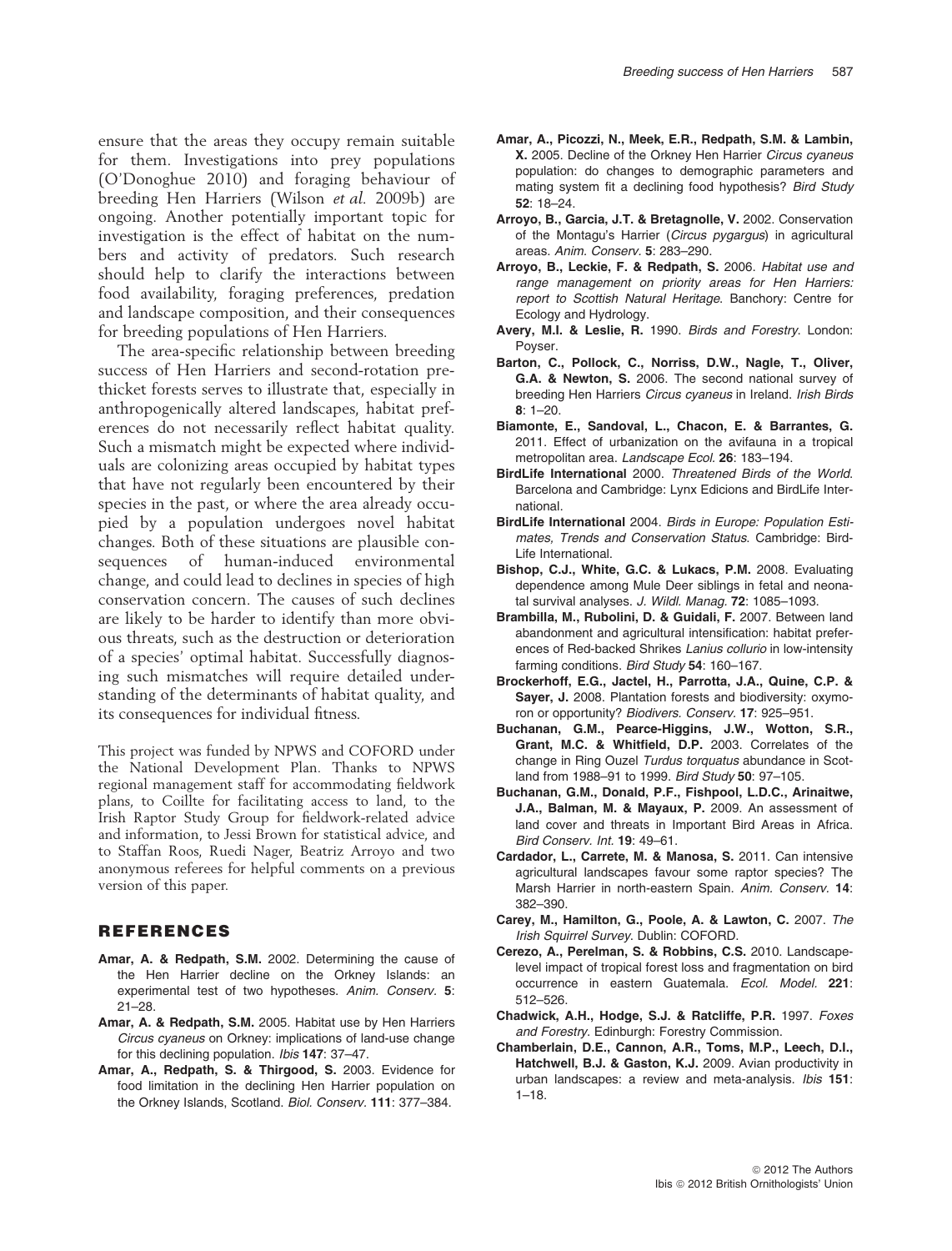- Clavel, J., Julliard, R. & Devictor, V. 2011. Worldwide decline of specialist species: toward a global functional homogenization? Front. Ecol. Environ. 9: 222–228.
- Cramp, S. & Simmons, K.E.L. 1980. The Birds of the Western Palearctic. Volume II: Hawks to Bustards. Oxford: Oxford University Press.
- ESRI 2002. ArcView GIS 3.3. Redlands: ESRI.

ESRI. 2006. ArcGIS 9.2. Redlands: ESRI.

- Etheridge, B., Summers, R.W. & Green, R.E. 1997. The effects of illegal killing and destruction of nests by humans on the population dynamics of the hen harrier Circus cyaneus in Scotland. J. Appl. Ecol. 34: 1081–1105.
- Gates, J.E. & Gysel, L.W. 1978. Avian nest dispersion and fledgling success in field-forest ecotones. Ecology 59: 871–883.
- Gilroy, J.J., Anderson, G.Q.A., Vickery, J.A., Grice, P.V. & Sutherland, W.J. 2011. Identifying mismatches between habitat selection and habitat quality in a ground-nesting farmland bird. Anim. Conserv. 14: 620-629.
- Hancock, M. & Avery, M. 1998. Changes in breeding bird populations in peatlands and young forestry in north east Sutherland and Caithness between 1988 and 1995. Scottish Birds 19: 195–205.
- Haworth, P.F. & Fielding, A.H. 2009. An Assessment of Woodland Habitat Utilisation by Breeding Hen Harriers. SNH Project No. 24069. Edinburgh: Scottish Natural Heritage.
- Hoover, J.P., Tear, T.H. & Baltz, M.E. 2006. Edge effects reduce the nesting success of Acadian Flycatchers in a moderately fragmented forest. J. Field Orn. 77: 425–436.
- Irwin, S., Wilson, M.W., Kelly, T.C., O'Mahony, B., Oliver, G., Troake, P., Ryan, B., Cullen, C., O'Donoghue, B. & O'Halloran, J. 2011. The breeding biology of Hen Harriers Circus cyaneus in Ireland over a five year period. Irish Birds 9: 165–172.
- Kokko, H. & Sutherland, W.J. 2001. Ecological traps in changing environments: ecological and evolutionary consequences of a behaviourally mediated Allee effect. Evol. Ecol. Res. 3: 537–551.
- Lantschner, M.V., Rusch, V. & Peyrou, C. 2008. Bird assemblages in pine plantations replacing native ecosystems in NW Patagonia. Biodivers. Conserv. 17: 969–989.
- Loiselle, B.A., Graham, C.H., Goerck, J.M. & Ribeiro, M.C. 2010. Assessing the impact of deforestation and climate change on the range size and environmental niche of bird species in the Atlantic forests, Brazil. J. Biogeogr. 37: 1288–1301.
- Madders, M. 2003. Hen Harrier Circus cyaneus foraging activity in relation to habitat and prey. Bird Study 50: 55–60.
- Martin, T.E. 1987. Food as a limit on breeding birds a lifehistory perspective. Annu. Rev. Ecol. Syst. 18: 453-487.
- Meehan, J.M. & Hayden, T.J. 2006. The ecology of the bank vole Clethrionomys glareolus, an introduced species, in Ireland. In Proceedings of the 5th International Symposium on the Fauna and Flora of Atlantic Islands, Dublin, Ireland, 24– 27 August 2004: 121–134.
- Millon, A., Bourrioux, J.L., Riols, C. & Bretagnolle, V. 2002. Comparative breeding biology of Hen Harrier and Montagu's Harrier: an 8-year study in north-eastern France. Ibis 144: 94–105.
- Møller, A.P. 2009. Successful city dwellers: a comparative study of the ecological characteristics of urban birds in the Western Palearctic. Oecologia, 159: 849–858.
- National Parks and Wildlife Service. 2008. Martes martes (1357) Conservation Status Assessment Report. In The Status of EU Protected Habitats and Species in Ireland: Conservation Status in Ireland of Habitats and Species listed in the European Council Directive on the Conservation of Habitats. Flora and Fauna 92/43/EEC. Dublin: NPWS.
- Norriss, D.W., Marsh, J., McMahon, D. & Oliver, G.A. 2002. A national survey of breeding Hen Harriers Circus cyaneus in Ireland 1998–2000. Irish Birds 7: 1–10.
- O' Mahony, D., O' Reilly, C. & Turner, P. 2006. National Pine Marten Survey of Ireland 2005. COFORD Connects Environment 8. Dublin: COFORD.
- O'Donoghue, B.G. 2010. The Ecology and Conservation of the Hen Harrier (Circus cyaneus) in Ireland. PhD Thesis, University College Cork, Ireland.
- O'Flynn, W.J. 1983. Population changes of the Hen Harrier in Ireland. Irish Birds 2: 337-343.
- O'Leary, T.N., McCormack, A.G. & Clinch, J.P. 2000. Afforestation in Ireland – regional differences in attitude. Land Use Policy 17: 39–48.
- Pedersen, A.O., Yoccoz, N.G. & Ims, R.A. 2009. Spatial and temporal patterns of artificial nest predation in mountain birch forests fragmented by spruce plantations. Eur. J. Wildl. Res. 55: 371–384.
- R Development Core Team. 2011. R: A language and environment for statistical computing. Vienna: R Foundation for Statistical Computing. http://www.R-project.org/.
- Redpath, S.M., Thirgood, S.J. & Clarke, R. 2002. Field vole Microtus agrestis abundance and Hen Harrier Circus cyaneus diet and breeding in Scotland. Ibis 144: E33-E38.
- Riksen, M., Ketner-Oostra, R., van Turnhout, C., Nijssen, M., Goossens, D., Jungerius, P.D. & Spaan, W. 2006. Will we lose the last active inland drift sands of Western Europe? The origin and development of the inland drift-sand ecotype in the Netherlands. Landscape Ecol. 21: 431–447.
- Robertson, B.A. & Hutto, R.L. 2007. Is selectively harvested forest an ecological trap for Olive-sided Flycatchers? Condor 109: 109–121.
- Rotella, J.J., Dinsmore, S.J. & Schaffer, T.L. 2004. Modeling nest-survival data: a comparison of recently developed methods that can be implemented in MARK and SAS. Anim. Biodivers. Conserv. 27: 187–205.
- Ruddock, M. & Whitfield, D.P. 2007. A Review of Disturbance Distances in Selected Bird Species. Unpublished report from Natural Research Ltd. Edinburgh: Scottish Natural Heritage.
- Ruddock, M., Dunlop, B.J., O'Toole, L., Mee, A. & Nagle, T. 2011. Republic of Ireland National Hen Harrier Survey 2010. Irish Wildlife Manuals. Dublin: National Parks and Wildlife Service, Department of the Environment, Heritage and Local Government.
- Sergio, F. & Bogliani, G. 1999. Eurasian hobby density, nest area occupancy, diet, and productivity in relation to intensive agriculture. Condor, 101: 806–817.
- Sim, I.M.W., Gibbons, D.W., Bainbridge, I.P. & Mattingley, W.A. 2001. Status of the Hen Harrier Circus cyaneus in the UK and the Isle of Man in 1998. Bird Study 48: 341–353.